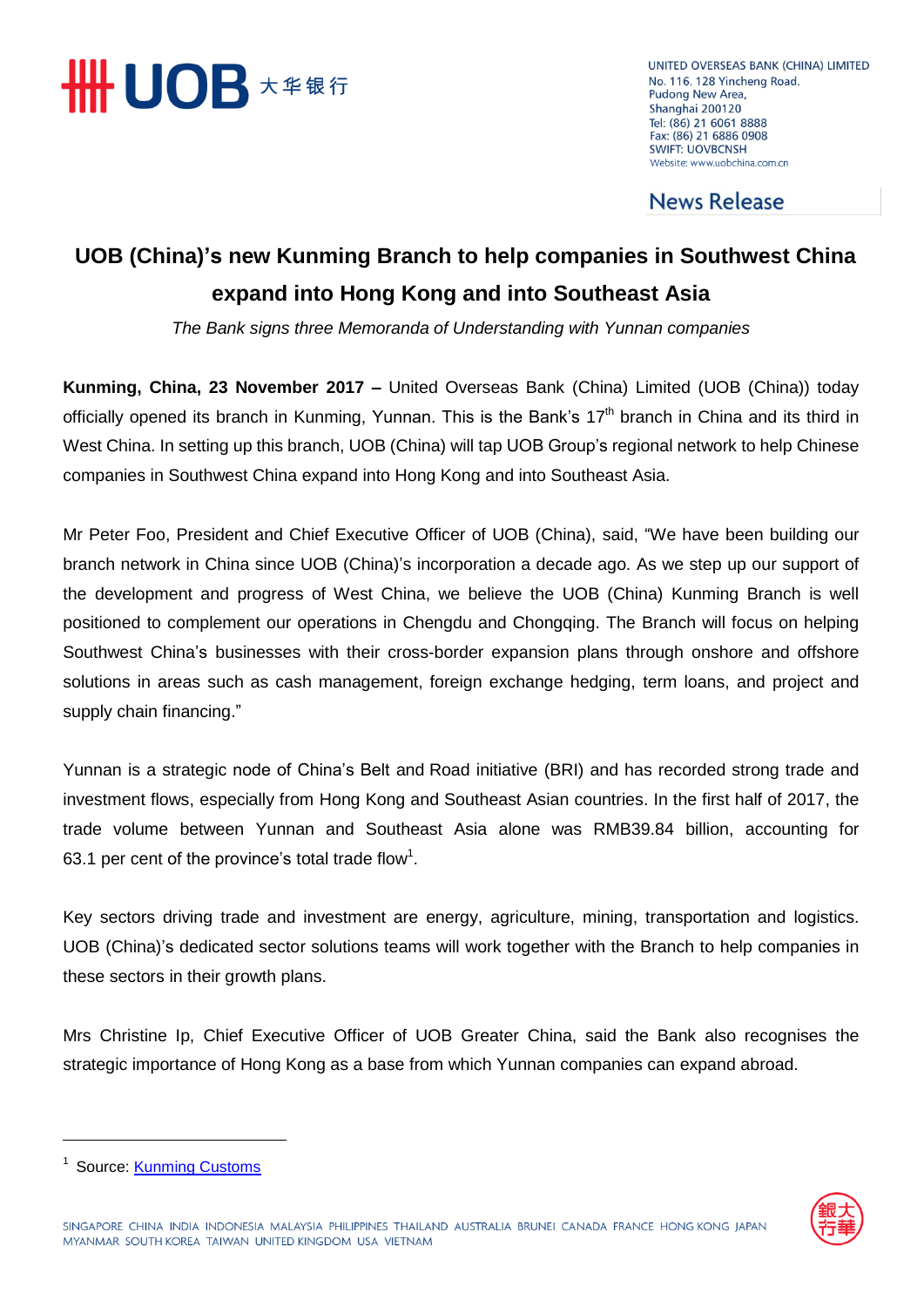## **HHUOB \*\*\*\***

"Hong Kong is not only one of the largest sources of foreign investment into Yunnan, but also a regional springboard for local companies going global. With the addition of UOB (China) Kunming Branch to our broader regional network, we are enabling clients in Southwest China to access our seamless cross-border financial solutions offered in Greater China and across Asia," Mrs Ip said.

To help businesses minimise cross-border financing costs and risks, UOB (China) Kunming Branch plans to offer direct clearing services between the Renminbi (RMB) and Thai baht.

## **Three MOUs to support Yunnan companies' regional expansion**

In conjunction with the opening of the Branch, UOB (China) signed two MOUs with Yunnan Water Investment Limited and another with Yunnan Provincial Energy Investment Group Co.. Under the MOUs, the companies will gain access to the Bank's services which include financing, cash management, investment solutions and advisory.

Mr Wang Yong, Finance Director of Yunnan Water Investment Limited, said, "As Yunnan's leading urban water solutions provider, we aim to expand our footprint and become a regional urban environmental service provider. Drawing on UOB's network, local resources and expertise, we can carry out our expansion into Southeast Asia with confidence."

Yunnan Provincial Energy Investment Group Co., Limited also noted that UOB's professional insights and financial support have enabled it to take the lead to go global and to seize the opportunities the BRI brings to Yunnan-based companies.

To further its support of helping more Yunnan companies in their regional expansion, UOB (China) also signed an MOU with the Yunnan Chamber of International Commerce. This partnership will enable Chinese companies represented by the Chamber to access UOB's full suite of advisory services and financial solutions, business referrals and industry events.

- Ends -

## **About United Overseas Bank (China)**

United Overseas Bank (China) Limited (UOB (China)) is a wholly-owned subsidiary of the United Overseas Bank Limited (UOB), a leading bank in Asia. Headquartered in Shanghai, UOB (China) was incorporated in the People's Republic of China on 18 December 2007 and commenced operations on 2 January 2008.